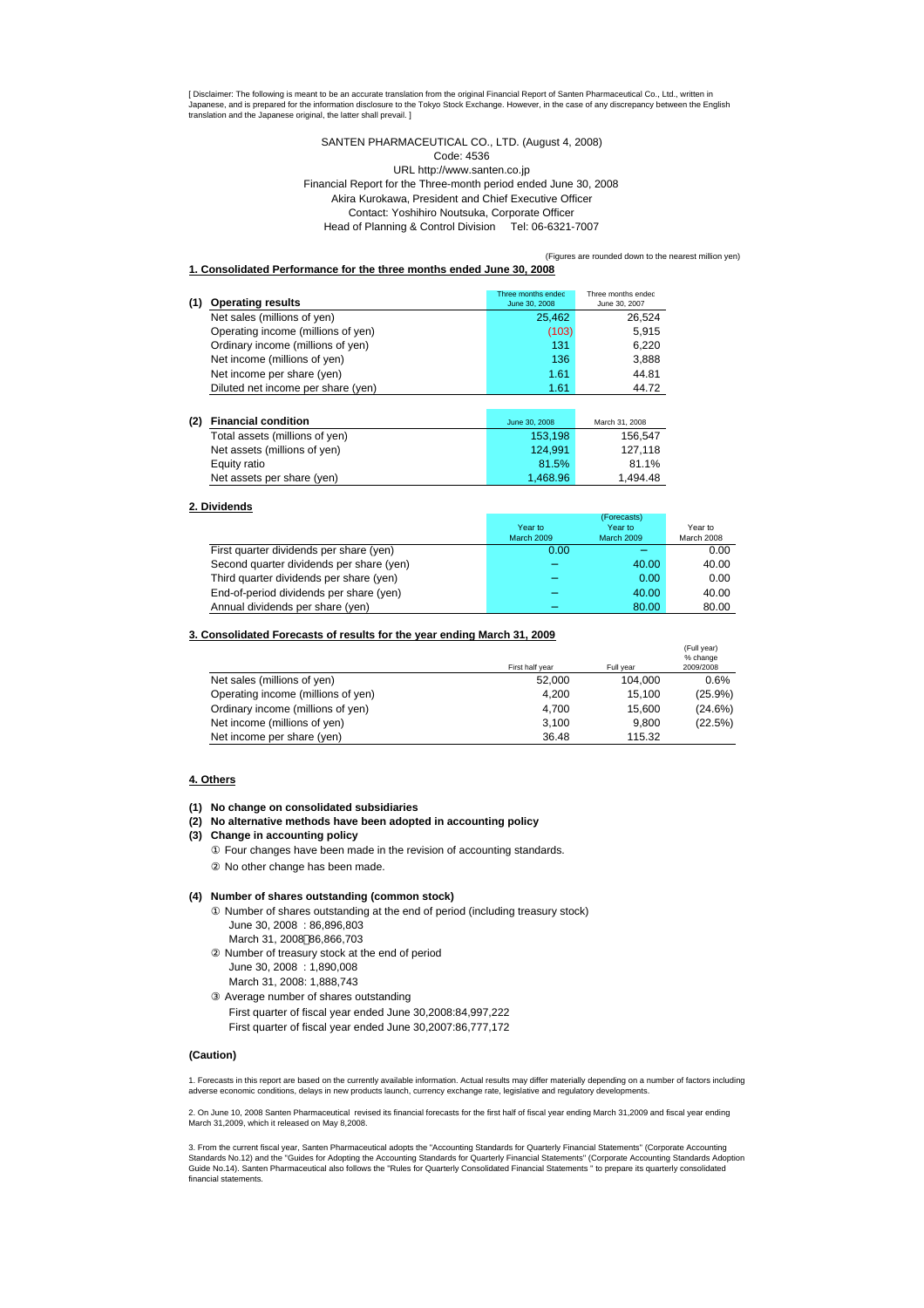|                                                 |               | (Millions of yen) |
|-------------------------------------------------|---------------|-------------------|
|                                                 | June 30, 2008 | March 31, 2008    |
| Assets                                          |               |                   |
| <b>Current assets</b>                           |               |                   |
| <b>Cash and deposits</b>                        | 28,084        | 35,483            |
| Notes and accounts receivable-trade             | 37,301        | 35,614            |
| Short-term investment securities                | 15,892        | 15,868            |
| <b>Merchandise</b>                              | 2,877         | 3,338             |
| <b>Finished goods</b>                           | 5,352         | 5,227             |
| Semi-finished goods                             | 1,114         | 821               |
| <b>Raw materials</b>                            | 1,768         | 1,674             |
| Work in process                                 | 232           | 259               |
| Deferred tax assets                             | 897           | 1,699             |
| Other                                           | 2,968         | 2,769             |
| Allowance for doubtful receivables              | (1)           | (1)               |
| <b>Total current assets</b>                     | 96,488        | 102,754           |
| <b>Noncurrent assets</b>                        |               |                   |
| Property, plant and equipment                   |               |                   |
| <b>Buildings and structures</b>                 | 41,258        | 39,859            |
| Accumulated depreciation<br>and impairment loss | (25, 045)     | (24,699)          |
| <b>Buildings and structures,net</b>             | 16,212        | 15,160            |
| Machinery, equipment and vehicles               | 11,448        | 11,083            |
| Accumulated depreciation<br>and impairment loss | (8,663)       | (8, 426)          |
| Machinery, equipment<br>and vehicles, net       | 2,785         | 2,656             |
| Land                                            | 8,571         | 8,558             |
| <b>Construction in progress</b>                 | 838           | 1,879             |
| Other                                           | 10,636        | 10,532            |
| Accumulated depreciation<br>and impairment loss | (9, 107)      | (8,938)           |
| Other, net                                      | 1,528         | 1,594             |
| Total property, plant and equipment             | 29,936        | 29,848            |
| Intangible assets                               |               |                   |
| Goodwill                                        |               | 300               |
| Software                                        | 1,490         | 1,602             |
| Other                                           | 309           | 330               |
| <b>Total intangible assets</b>                  | 1,800         | 2,233             |
| Investments and other assets                    |               |                   |
| <b>Investment securities</b>                    | 18,287        | 16,949            |
| Deferred tax assets                             | 4,321         | 1,822             |
| Other                                           | 2,363         | 2,694             |
| Total investments and other assets              | 24,972        | 21,466            |
| <b>Total noncurrent assets</b>                  |               | 53,548            |
|                                                 | 56,709        |                   |
| <b>Deferred assets</b>                          |               | 244               |
| <b>Total assets</b>                             | 153,198       | 156,547           |

## **Quarterly consolidated balance sheets**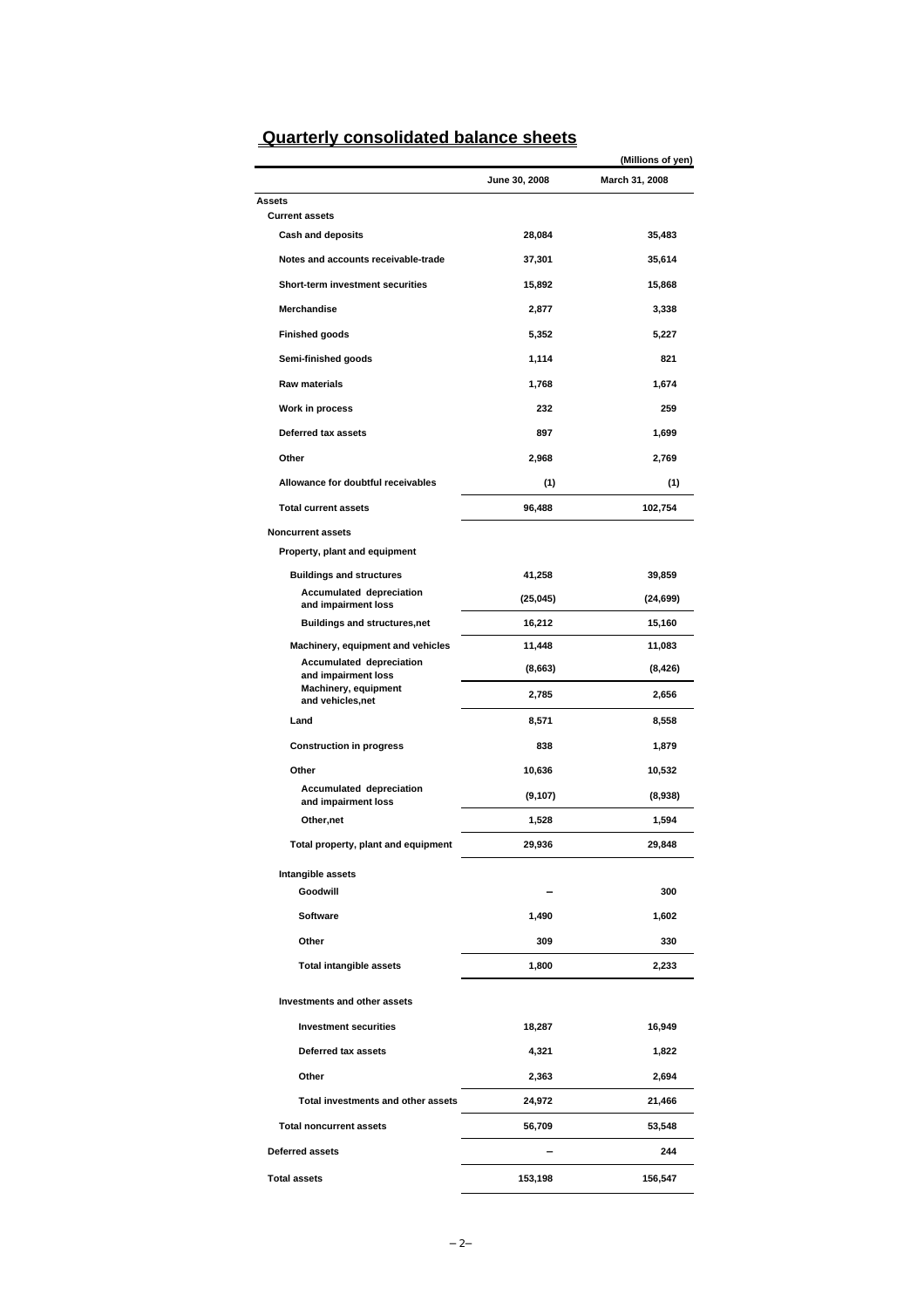|                                                                        |               | (Millions of yen) |
|------------------------------------------------------------------------|---------------|-------------------|
|                                                                        | June 30, 2008 | March 31, 2008    |
| Liabilities                                                            |               |                   |
| <b>Current liabilities</b>                                             |               |                   |
| Notes and accounts payable -trade                                      | 5,056         | 5,633             |
| <b>Current portion of long-term loans</b><br>payable                   | 5,168         | 5,168             |
| Other payables                                                         | 9,903         | 7,690             |
| Income taxes payable                                                   | 1,434         | 4,323             |
| <b>Provision for bonuses</b>                                           | 1,353         | 2,612             |
| Other provision                                                        | 84            | 74                |
| Other                                                                  | 2,161         | 1,057             |
| <b>Total current liabilities</b>                                       | 25,163        | 26,561            |
| <b>Non current liabilities</b>                                         |               |                   |
| Long-term loans payable                                                | 68            | 110               |
| <b>Deferred tax liabilities</b>                                        | 17            | 17                |
| <b>Retirement and severance benefits</b><br>for employee               | 2,015         | 1,815             |
| <b>Retirement and severance benefits</b><br>for directors and auditors | 491           | 487               |
| Other                                                                  | 450           | 437               |
| <b>Total noncurrent liabilities</b>                                    | 3,043         | 2,867             |
| <b>Total liabilities</b>                                               | 28,207        | 29,429            |
| Net assets                                                             |               |                   |
| Shareholders' equity                                                   |               |                   |
| <b>Common stock</b>                                                    | 6,440         | 6,418             |
| <b>Capital surplus</b>                                                 | 7,135         | 7,113             |
| <b>Retained earnings</b>                                               | 114,743       | 117,786           |
| <b>Treasury stock at cost</b>                                          | (4, 924)      | (4,920)           |
| <b>Total shareholders' equity</b>                                      | 123,395       | 126,398           |
| Accumulated gains on evaluation<br>and translation                     |               |                   |
| Unrealized gains on securities, net<br>of taxes                        | 2,989         | 2,273             |
| Foreign currency translation<br>adjustments                            | (1, 513)      | (1,673)           |
| Total accumulated gains on<br>evaluation and translation               | 1,475         | 600               |
| <b>Stock subscription rights</b>                                       | 119           | 119               |
| <b>Total net assets</b>                                                | 124,991       | 127,118           |
| <b>Total liabilities and net assets</b>                                | 153,198       | 156,547           |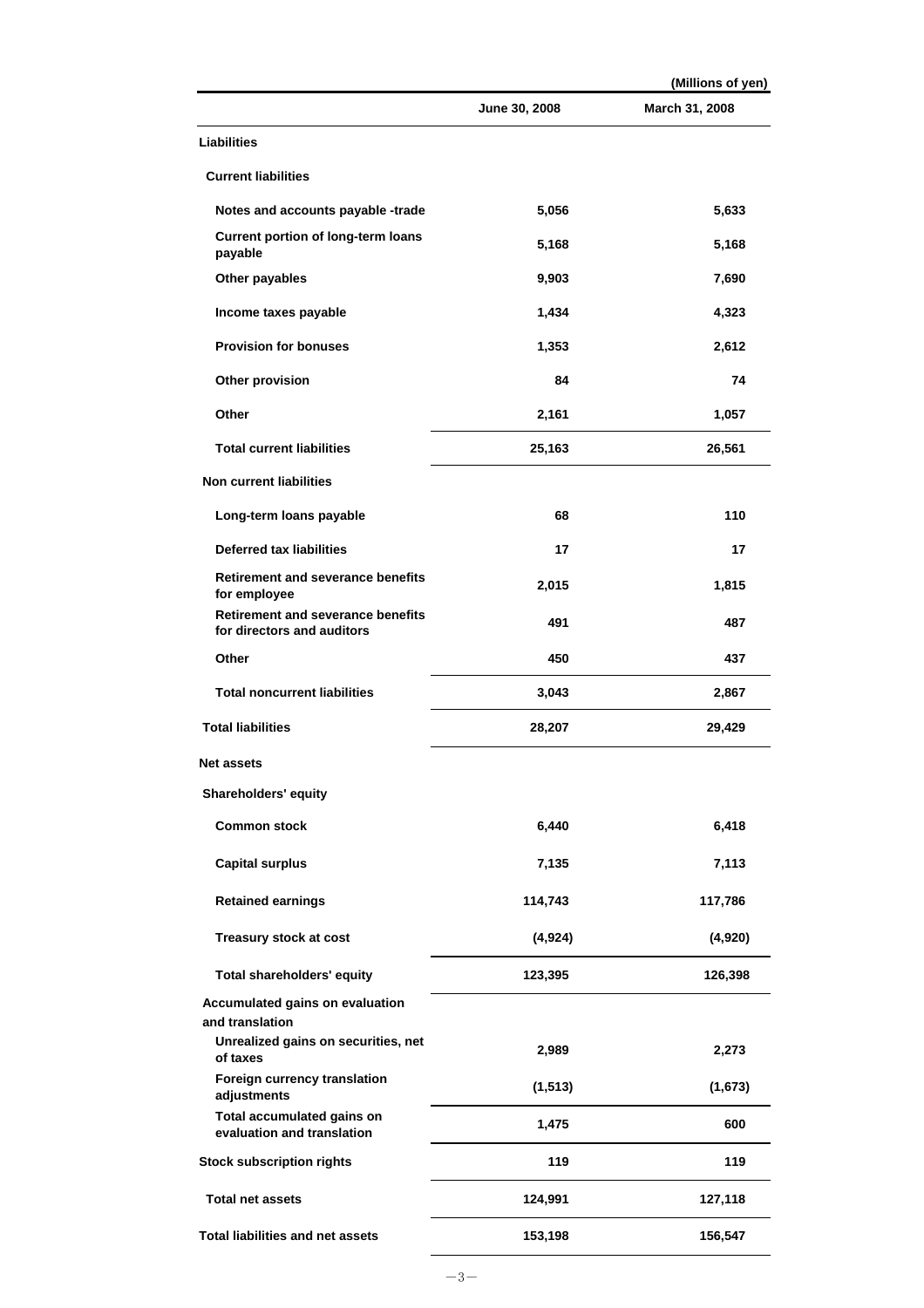# **Quarterly consolidated statements of income**

|                                              | (Millions of yen)                   |
|----------------------------------------------|-------------------------------------|
|                                              | Three months ended<br>June 30, 2008 |
| <b>Net sales</b>                             | 25,462                              |
| <b>Cost of sales</b>                         | 9,142                               |
| <b>Gross profit</b>                          | 16,320                              |
| Selling, general and administrative expenses | 16,424                              |
| <b>Operating loss</b>                        | (103)                               |
| <b>Non-operating income</b>                  |                                     |
| Interest income                              | 35                                  |
| <b>Dividend income</b>                       | 209                                 |
| <b>Other</b>                                 | 106                                 |
| <b>Total non-operating income</b>            | 351                                 |
| <b>Non-operating expenses</b>                |                                     |
| <b>Interest expense</b>                      | 23                                  |
| <b>Exchange losses</b>                       | 74                                  |
| <b>Other</b>                                 | 18                                  |
| <b>Total non-operating expenses</b>          | 115                                 |
| <b>Ordinary income</b>                       | 131                                 |
| <b>Extraordinary income</b>                  |                                     |
| <b>Total extraordinary income</b>            |                                     |
| <b>Extraordinary loss</b>                    |                                     |
| Loss on sales of noncurrent assets           | 8                                   |
| Loss on impairment of golf membership right  | 15                                  |
| <b>Total extraordinary losses</b>            | 23                                  |
| Income before income taxes                   | 107                                 |
| Income taxes - current                       | 1,366                               |
| Income taxes - deferred                      | (1, 395)                            |
| <b>Total income taxes</b>                    | (28)                                |
| <b>Net income</b>                            | 136                                 |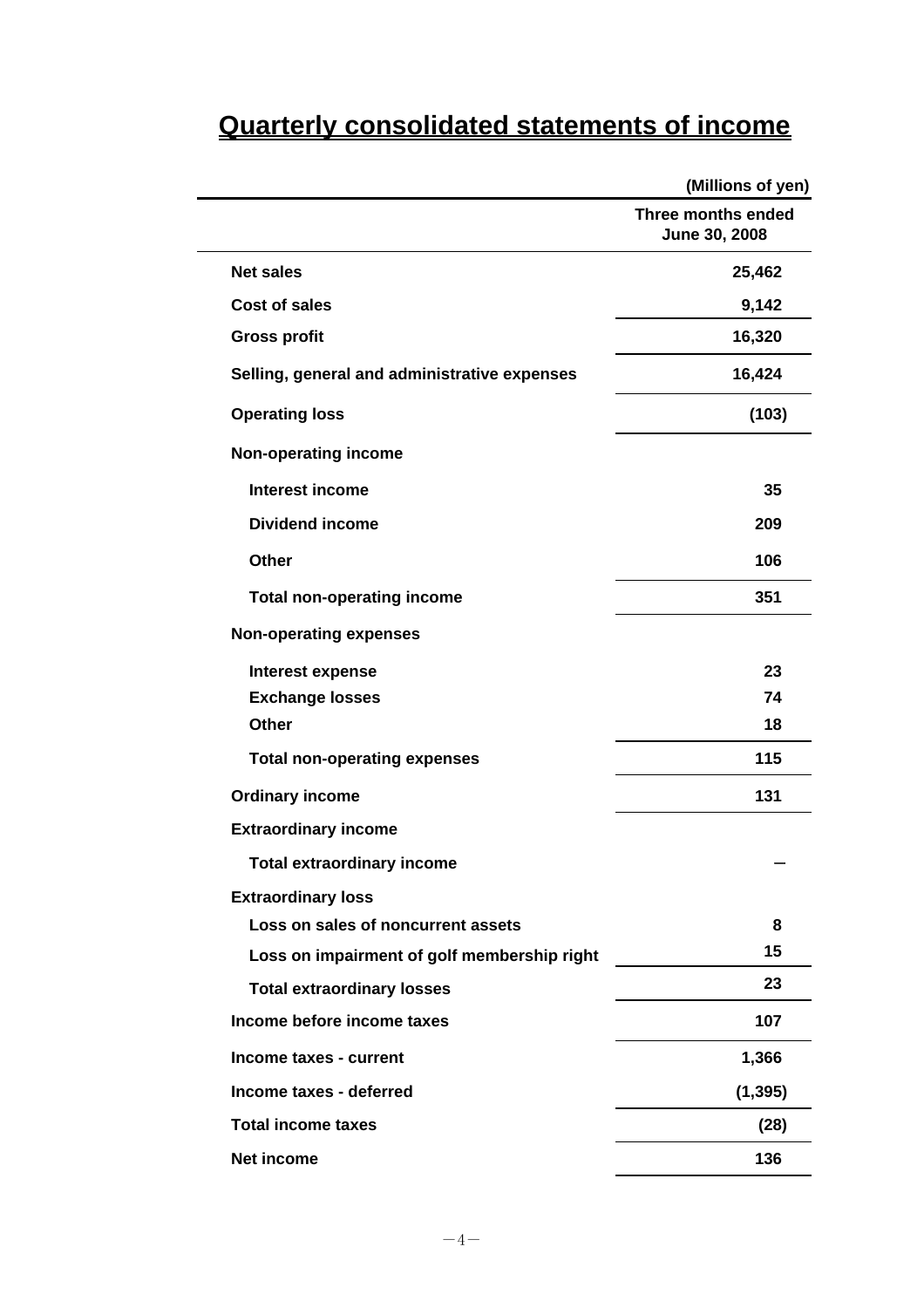# **Quarterly consolidated statements of cash flows**

|                                                                 | (Millions of yen)                   |
|-----------------------------------------------------------------|-------------------------------------|
|                                                                 | Three months ended<br>June 30, 2008 |
| Net cash used in operating activities                           |                                     |
| Income before income taxes                                      | 107                                 |
| <b>Depreciation and amortization</b>                            | 1,109                               |
| Increase in retirement and severance benefits                   | 157                                 |
| Interest and dividend income                                    | (245)                               |
| Interest expense                                                | 23                                  |
| Increase in notes and accounts receivable-trade                 | (1,644)                             |
| Increase in inventories                                         | (15)                                |
| Decrease in notes and accounts payable-trade                    | (558)                               |
| Other, net                                                      | 1,265                               |
| <b>Subtotal</b>                                                 | 198                                 |
| Interest and dividend income received                           | 243                                 |
| Interest expense paid                                           | (7)                                 |
| Income taxes paid                                               | (4,216)                             |
| Net cash used in operating activities                           | (3,782)                             |
| Net cash used in investing activities                           |                                     |
| Increase in fixed deposits                                      | (2, 138)                            |
| <b>Capital expenditures</b>                                     | (625)                               |
| <b>Purchase of investment securities</b>                        | (151)                               |
| Net cash used in investing activities                           | (2,915)                             |
| Net cash used in financing activities                           |                                     |
| Repayment of long-term loans payable                            | (42)                                |
| <b>Dividends paid</b>                                           | (3,201)                             |
| Other, net                                                      | 41                                  |
| Net cash used in financing activities                           | (3, 202)                            |
| Effect of exchange rate changes on cash<br>and cash equivalents | 327                                 |
| Net decrease in cash and cash equivalents                       | (9, 573)                            |
| Cash and cash equivalents at beginning of period                | 51,669                              |
| Cash and cash equivalents at end of period                      | 42,096                              |
|                                                                 |                                     |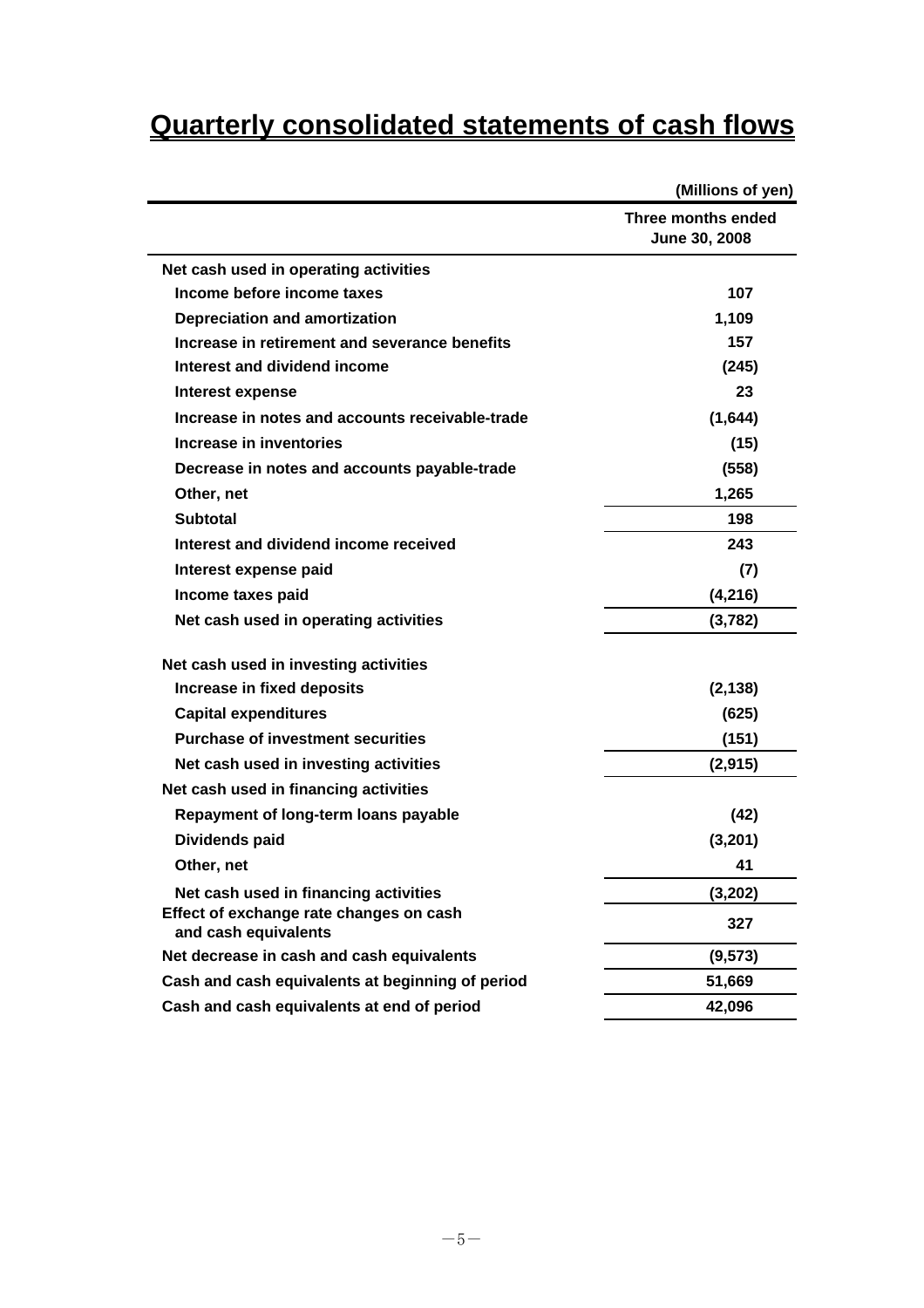## **Segment information**

### ■**Geographic segments**

| Three months ended June 30, 2008                        |               |               |               |                 | (Millions of yen)                                 |        |
|---------------------------------------------------------|---------------|---------------|---------------|-----------------|---------------------------------------------------|--------|
|                                                         | Japan         | <b>Europe</b> | <b>Others</b> | <b>Total</b>    | <b>Corporate and Consolidated</b><br>eliminations | total  |
| Net sales:<br><b>External costumers</b><br>Intersegment | 22,761<br>522 | 2,522<br>489  | 179<br>808    | 25,462<br>1,820 | (1,820)                                           | 25,462 |
| Total                                                   | 23,283        | 3,012         | 987           | 27,283          | (1,820)                                           | 25,462 |
| <b>Operating income (loss)</b>                          | 474           | 80            | (64)          | 490             | (594)                                             | (103)  |

**Europe…Finland, Germany and Sweden Others…U.S.A., China, Korea and Taiwan**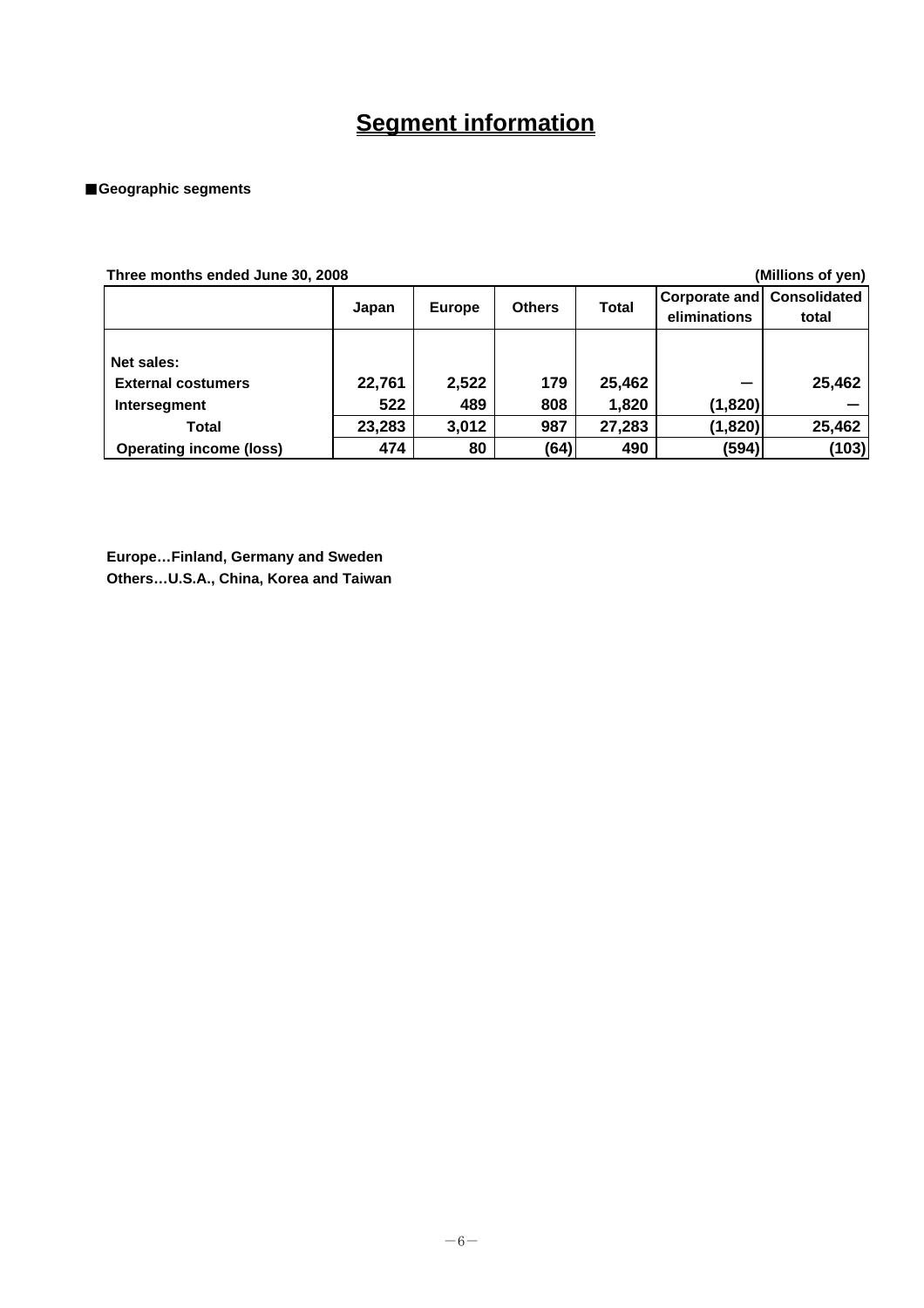### ■**Overseas sales**

## **Three months ended June 30, 2008**

|                               | <b>Europe</b>            | <b>North</b><br><b>America</b> | Asia                     | Total                     |
|-------------------------------|--------------------------|--------------------------------|--------------------------|---------------------------|
| Overseas sales (A)            | Millions of yen<br>2,243 | Millions of yen<br>255         | Millions of yen<br>1,149 | Millions of yen<br>3,649  |
| <b>Consolidated sales (B)</b> |                          |                                |                          | Millions of yen<br>25,462 |
| Overseas sales ratio (A/B)    | 8.8                      | 1.0                            | 4.5                      | 14.3                      |

**Europe…Finland, Russia, Sweden, Germany and Norway North America…U.S.A. Asia…Korea, China, Vietnam and Taiwan**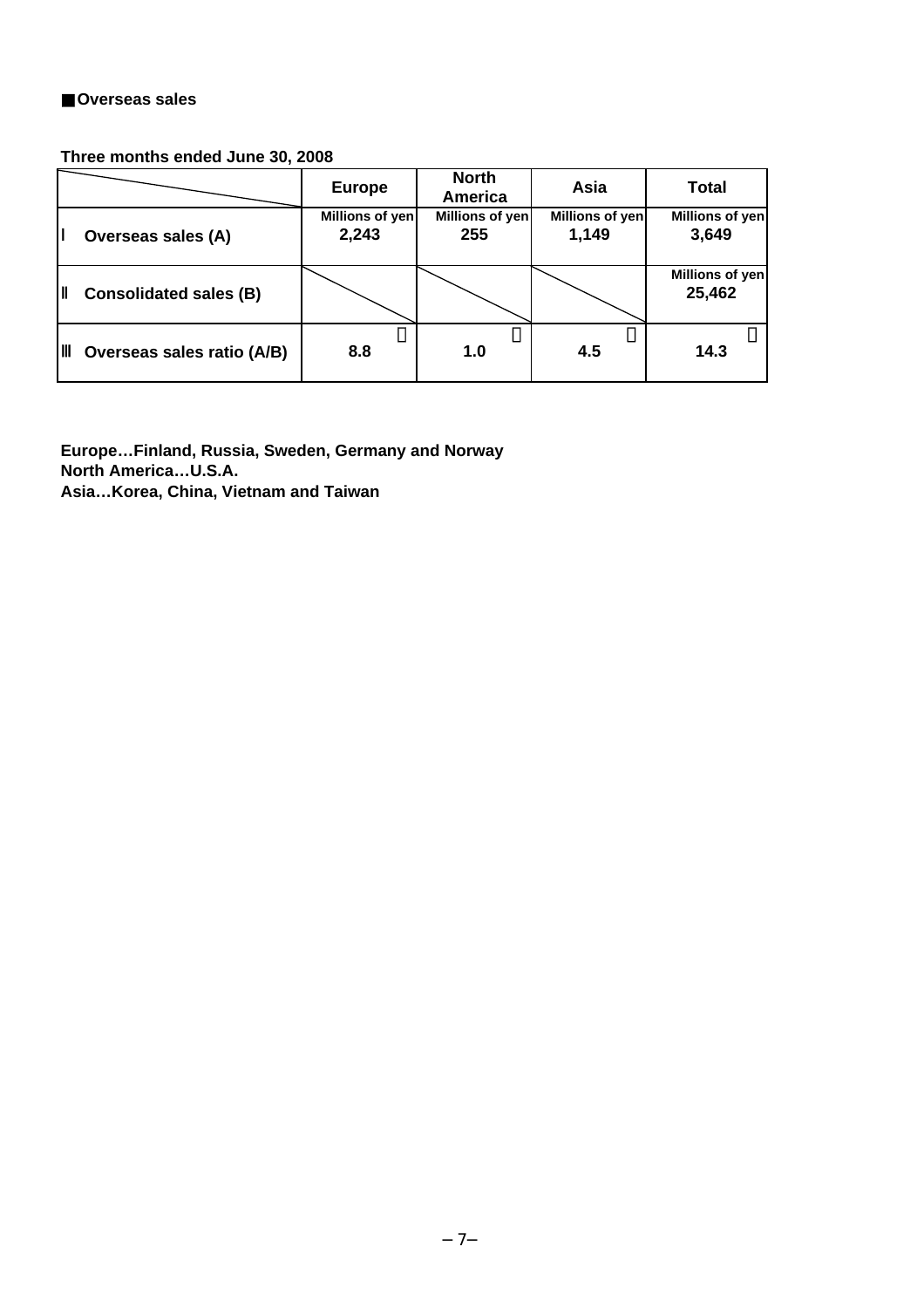|                                                 | (Millions of yen)                   |
|-------------------------------------------------|-------------------------------------|
|                                                 | Three months ended<br>June 30, 2007 |
|                                                 | <b>Amount</b>                       |
| <b>Net sales</b>                                | 26,524                              |
| Cost of sales                                   | 9,423                               |
| <b>Gross profit</b>                             | 17,100                              |
| Selling, general and administrative<br>expenses | 11,185                              |
| <b>Operating income</b>                         | 5,915                               |
| Non-operating income                            | 371                                 |
| Interest income                                 | 44                                  |
| <b>Dividend income</b>                          | 156                                 |
| Other                                           | 170                                 |
| <b>Non-operating expenses</b>                   | 66                                  |
| Interest expense                                | 22                                  |
| <b>Amortization expenses of</b><br>goodwill     | 31                                  |
| Other                                           | 12                                  |
| <b>Ordinary income</b>                          | 6,220                               |
| <b>Extraordinary income</b>                     |                                     |
| <b>Extraordinary loss</b>                       | 29                                  |
| Loss on disposal of fixed<br>assets             | 29                                  |
| Income before income taxes                      | 6,191                               |
| Income taxes - current                          | 1,692                               |
| Income taxes - deferred                         | 610                                 |
| <b>Net income</b>                               | 3,888                               |

## (**Reference) Quarterly consolidated income statements**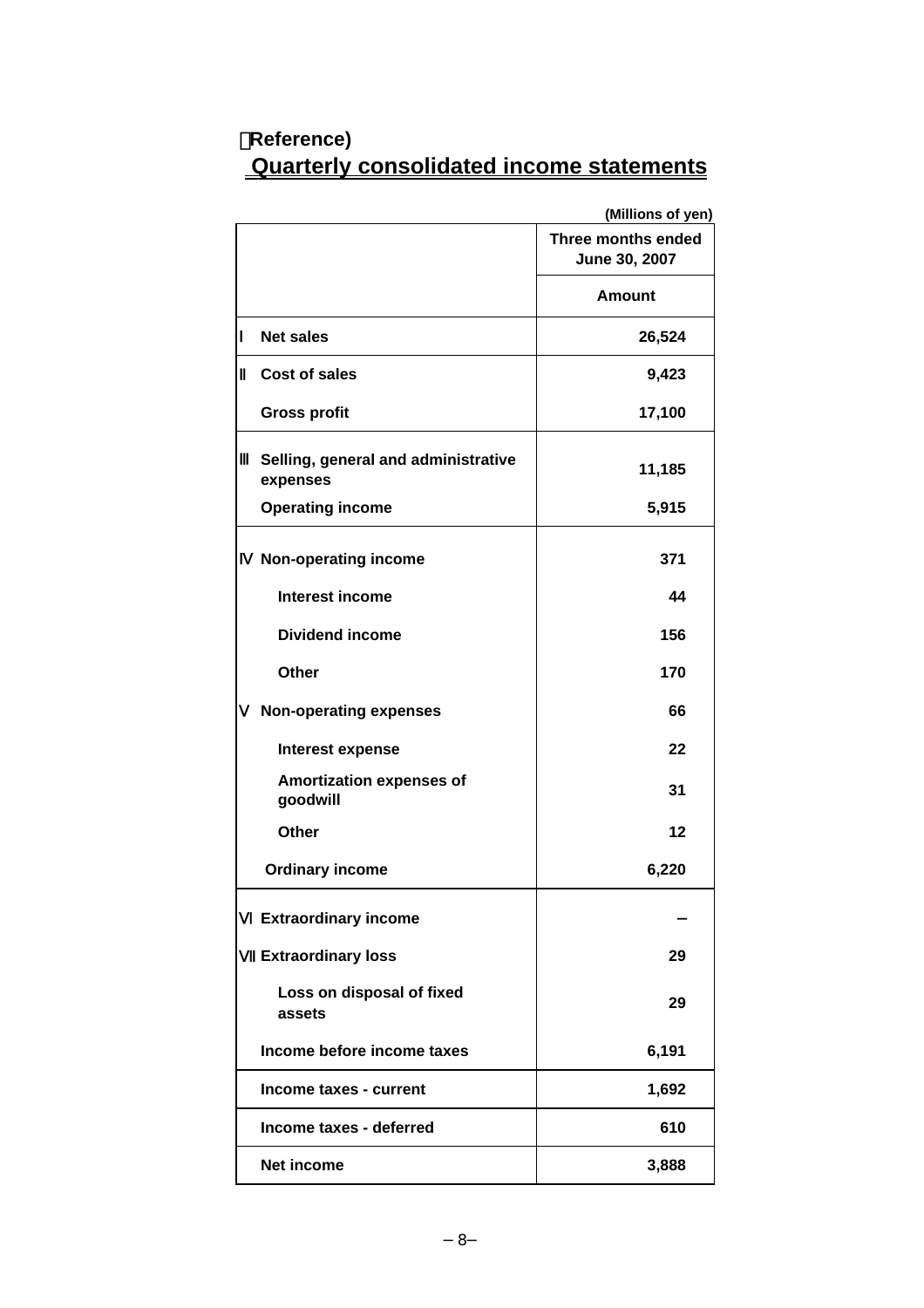## **Quarterly consolidated statements of cash flows**

|                                                                      | (Millions of yen)                   |
|----------------------------------------------------------------------|-------------------------------------|
|                                                                      | Three months ended<br>June 30, 2007 |
|                                                                      | <b>Amount</b>                       |
| I Cash flows from operating activities:                              |                                     |
| Income before income taxes                                           | 6,191                               |
| <b>Depreciation and amortization</b>                                 | 1,131                               |
| Increase in retirement and severance benefits                        | 107                                 |
| Interest and dividend income                                         | (200)                               |
| Interest expense                                                     | 22                                  |
| Increase in trade receivables                                        | (1,931)                             |
| Decrease in inventories                                              | 417                                 |
| Decrease in trade accounts payable                                   | (907)                               |
| Other, net                                                           | (308)                               |
| <b>Subtotal</b>                                                      | 4,522                               |
| Interest and dividend income received                                | 203                                 |
| Interest expense paid                                                | (9)                                 |
| Insurance received                                                   | 133                                 |
| Income taxes paid                                                    | (3,645)                             |
| Net cash provided by operating activities                            | 1,203                               |
| II Cash flows from investing activities:                             |                                     |
| Increase in fixed deposits                                           | (9)                                 |
| Decrease in fixed deposits                                           | 663                                 |
| Proceeds from sale of marketable securities                          | 1,000                               |
| <b>Capital expenditures</b>                                          | (896)                               |
| <b>Purchase of investment securities</b>                             | (406)                               |
| Proceeds from sale of investment securities                          | 382                                 |
| Other, net                                                           | $\bf{0}$                            |
| Net cash provided by investing activities                            | 735                                 |
| III Cash flows from financing activities:                            |                                     |
| <b>Repayment of long-term debt</b>                                   | (42)                                |
| Dividends paid                                                       | (2,898)                             |
| Other, net                                                           | 4                                   |
| Net cash used in financing activities                                | (2,936)                             |
| Effect of exchange rate changes on cash and<br>w<br>cash equivalents | 233                                 |
| V Net decrease in cash and cash equivalents                          | (763)                               |
| VI Cash and cash equivalents at beginning of period                  | 49,841                              |
| <b>WI</b> Cash and cash equivalents at end of period                 | 49,077                              |